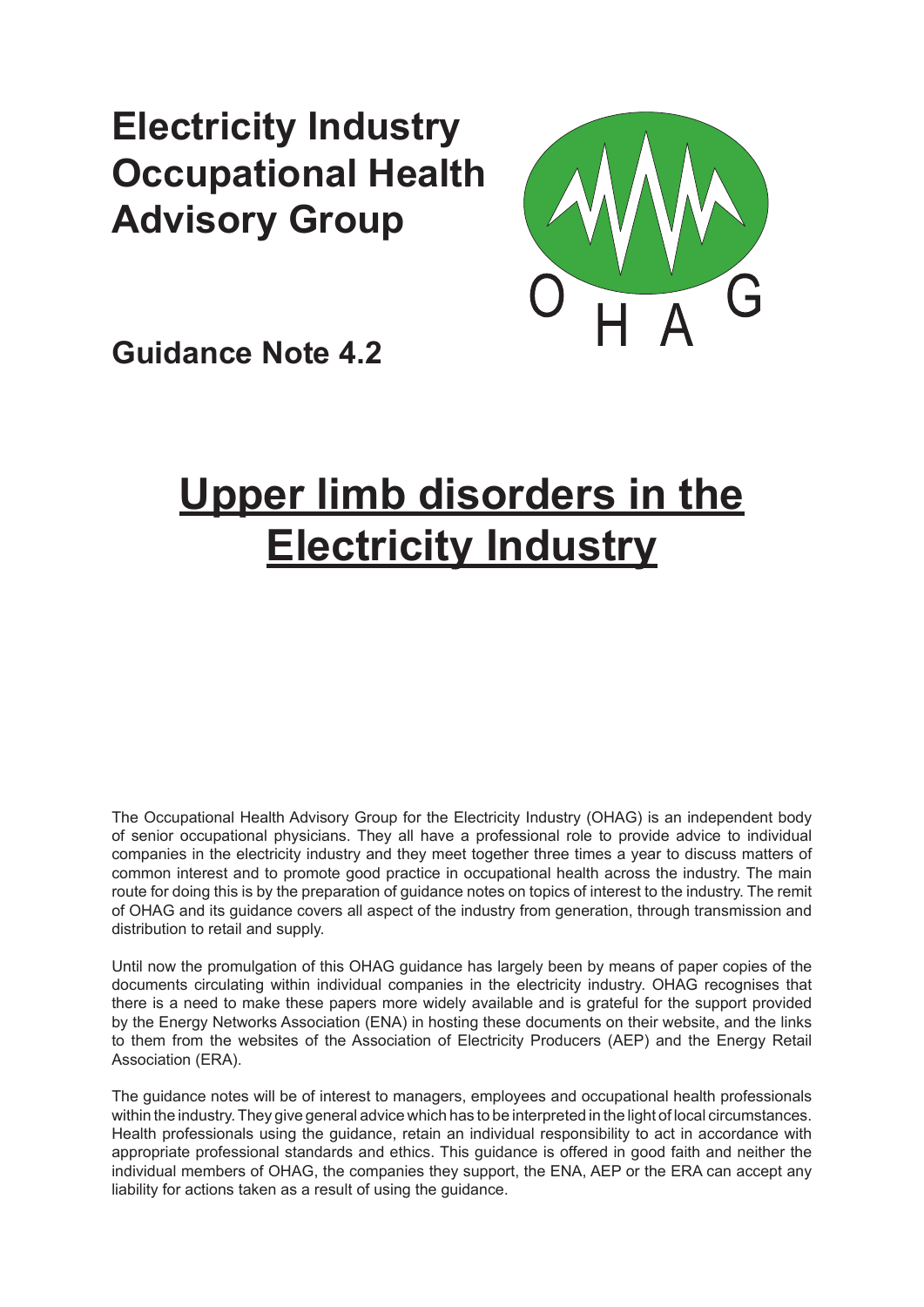

# **Upper limb disorders in the electricity industry**

# **Introduction 1.**

Upper Limb Disorders are a range of conditions affecting the muscles, tendons, ligaments and nerves of the upper limbs. These disorders are very common and are not always work related. Where the cause of the disorder may be associated with the workplace, the term Work Related Upper Limb Disorder (WRULD) is used. Historically the condition has been associated with key board use, but it can occur in any occupation where tasks are performed which involve repetitive movements, awkward postures, or the application of excessive force. In situations where the condition has arisen outwith work, the problem can be aggravated by jobs involving these risk factors.

In the Electricity Industry WRULDs may be caused by duties that involve prolonged keyboard work, fine repetitive tasks such as cable jointing, operating power tools or heavy manual work. A good review of all aspects of work related neck and upper limb musculoskeletal disorders is available on the website of the European Agency for Safety and Health, see references.

# **Aims of this Document 2.**

The aims of this document are to:

- provide an introduction to the key principles of managing the risks of upper limb disorders in the workplace •
- encourage a structured approach to the prevention and clinical management of upper limb disorders

#### **Relevant Legislation 3.**

- Management of Health and Safety at Work Regulations 1999 •
- Reporting of Injuries Diseases and Dangerous Occurrences Regulations 1995 •
- Social security (Industrial Injuries) (Prescribed Diseases) Regulations 1985 •
- Disability Discrimination Act 1995 •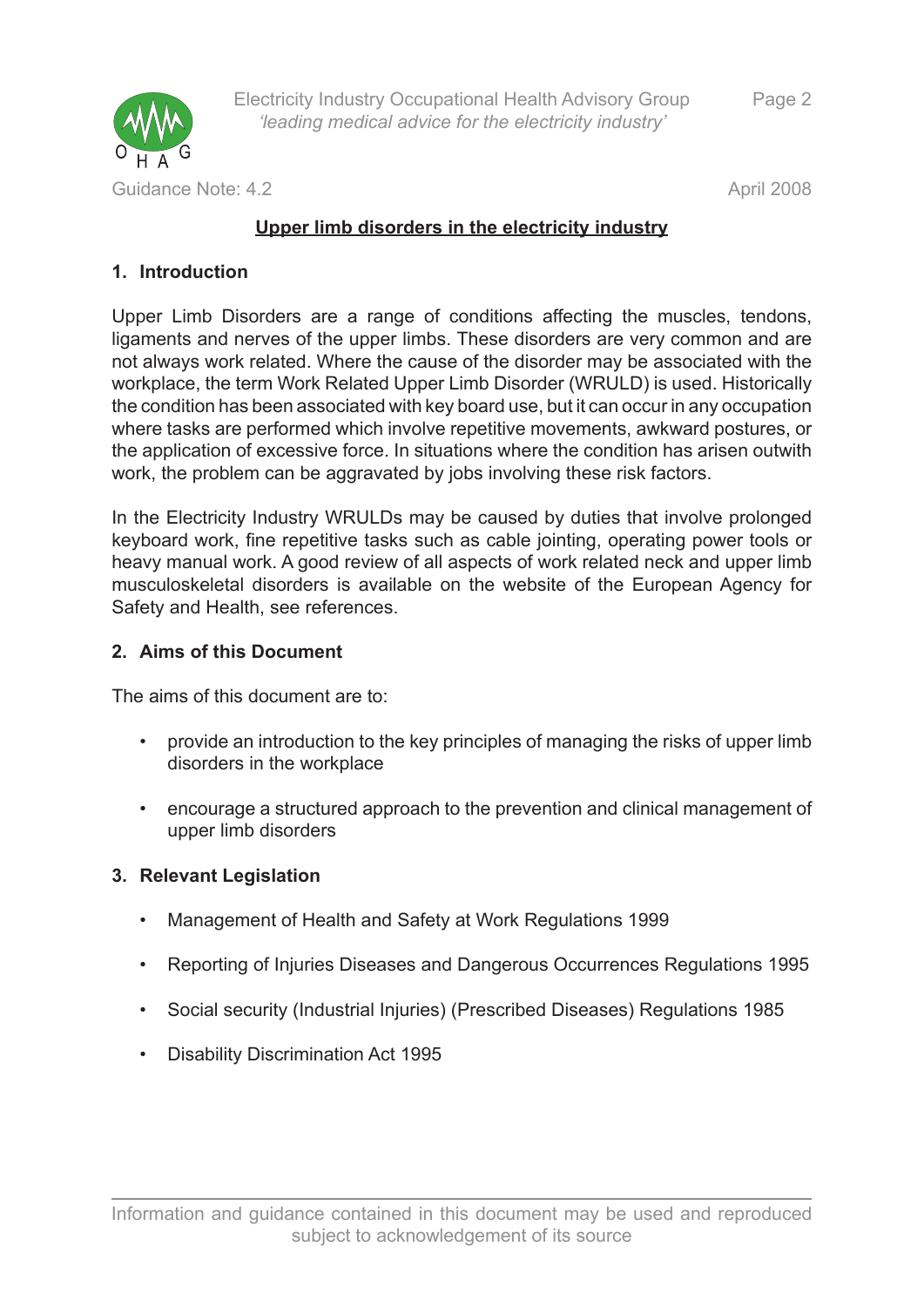

Page 3

Guidance Note: 4.2 April 2008

#### **Relevant Guidance 4.**

- 'Upper limb disorders in the workplace', HSG60(rev), HSE Books 2002
- 'Managing sickness absence and return to work', HSG 249, HSE Books 2004
- OHAG Guidance Note 4.1: Noise and Vibration •
- OHAG Guidance Note 1.2: The role of occupational health in the management of absence attributed to sickness
- OHAG Guidance Note 1.4: Workplace rehabilitation

#### **Common upper limbs disorders 5.**

Names in common use for these disorders include the following:

| <b>Medical Name</b>                                | <b>Part of Body Affected</b> |
|----------------------------------------------------|------------------------------|
| Supraspinatus Tendonitis (Rotator Cuff tendonitis) | Shoulder                     |
| Lateral Epicondylitis (Tennis Elbow)               | Elbow                        |
| Medial Epicondylitis (Golfers Elbow)               | Elbow                        |
| <b>Olecranon Bursitis (Students Elbow)</b>         | Elbow                        |
| <b>Peritendinitis Crepitans</b>                    | Lower third of Arm           |
| <b>Carpal Tunnel Syndrome</b>                      | Wrist                        |
| Tenosynovitis                                      | Wrist/Hand                   |
| Ganglion                                           | Back of Hand or Wrist        |
| De Quervain's Disease                              | Wrist/Thumb                  |
| <b>Trigger Finger</b>                              | Thumb or Finger              |
|                                                    |                              |

Other diagnoses commonly seen on medical certificates include "RSI" and "overuse syndrome". This should alert line managers to the possibility of an upper limb disorder. However, these disorders may just consist of a set of symptoms affecting the fingers and hands, wrist, elbow or shoulders, and are sometimes referred to as Type 2 WRULDs in contrast to the specific disorders listed above, see the textbook by Hutson in the reference list for more details.

Common symptoms of Type 2 disorders are:

- persistent pain
- swelling
- restricted movement
- altered sensation eg, "pins and needles" or numbness •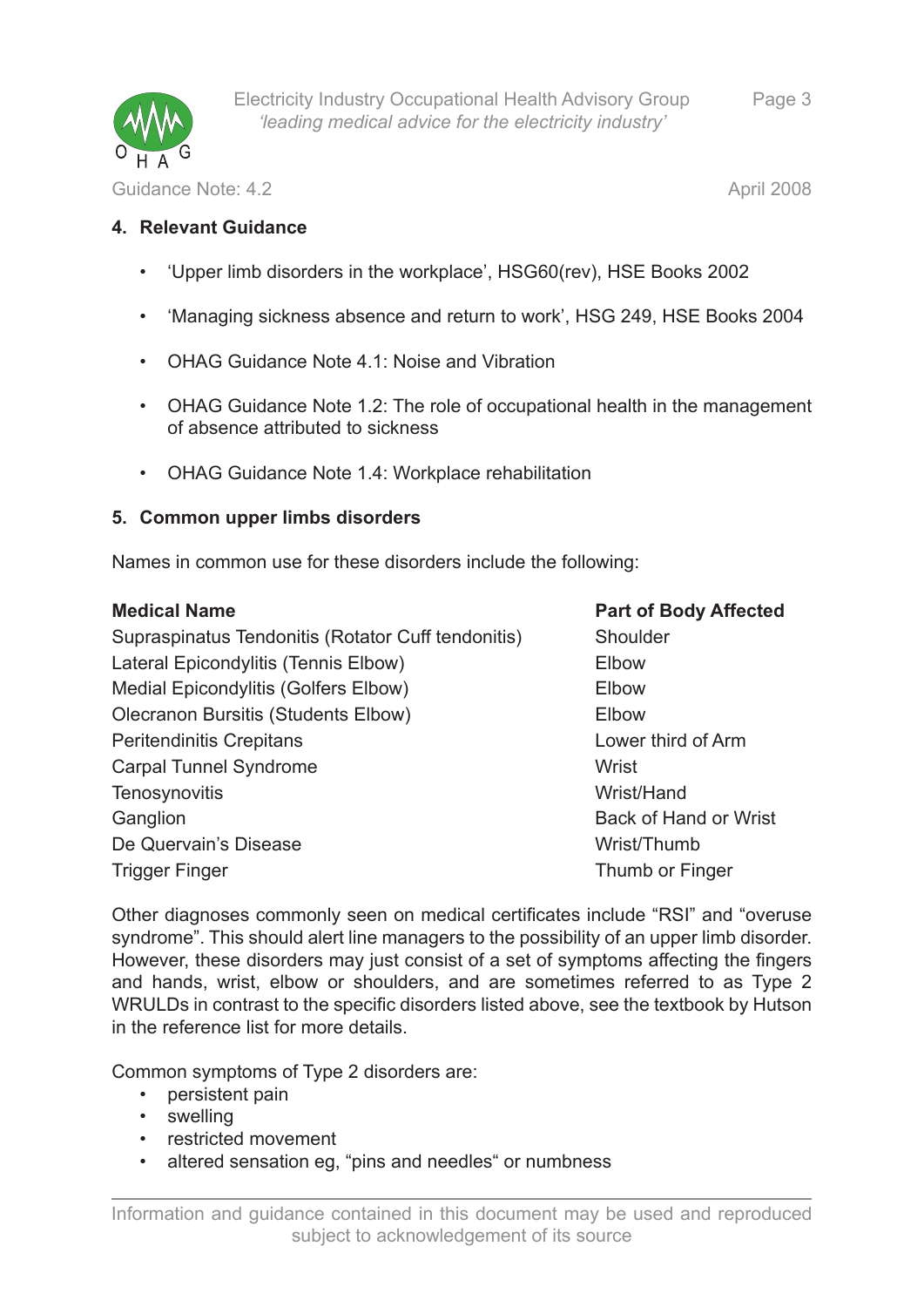

Guidance Note: 4.2 April 2008

# **Principles of managing upper limb disorders in the workplace 6.**

In 2002 the HSE published a revision of its guidance on work related upper limb disorders. This takes a holistic approach to the issue and promotes a seven stage cycle to the prevention and management of upper limb disorders. The stages are;

- Understand the issues and commit to action •
- Create the right organisational environment •
- Assess the risk of ULDs in your workplace •
- Reduce the risks of ULDs
- Educate and inform your workforce •
- Manage any episodes of ULDs
- Carry out regular checks on programme effectiveness •

Occupational health professionals can do a lot to help managers understand the importance of taking a rounded, preventative approach to the issue of upper limb disorders, rather than just responding to cases when they arise.

The details of this management approach are fully explained in the HSE guidance, 'Upper limb disorders in the workplace' HSG60(rev). Senior management commitment is essential to this approach.

# **Assessing and controlling the risks of upper limb disorders in the workplace 7.**

Where a particular job may be likely to cause upper limb disorders a risk assessment should be made to identify whether risk factors are present and the likelihood of injury. HSG60(rev) contains a risk filter and risk assessment worksheets which can also be downloaded from the musculoskeletal disorders pages of the HSE website. Other risk assessment tools such as RULA (Rapid Upper Limb Assessment), and QEC (Quick Exposure Checklist), can also be accessed through the same page of the HSE web site.

Some solutions to the prevention of WRULDs include:

- improved work design
- job rotation
- training of employees
- regular breaks where work is repetitive
- improved work ergonomics
- education of managers and employees on the recognition of WRULD and early reporting of symptoms to allow prompt correction of causative factors. •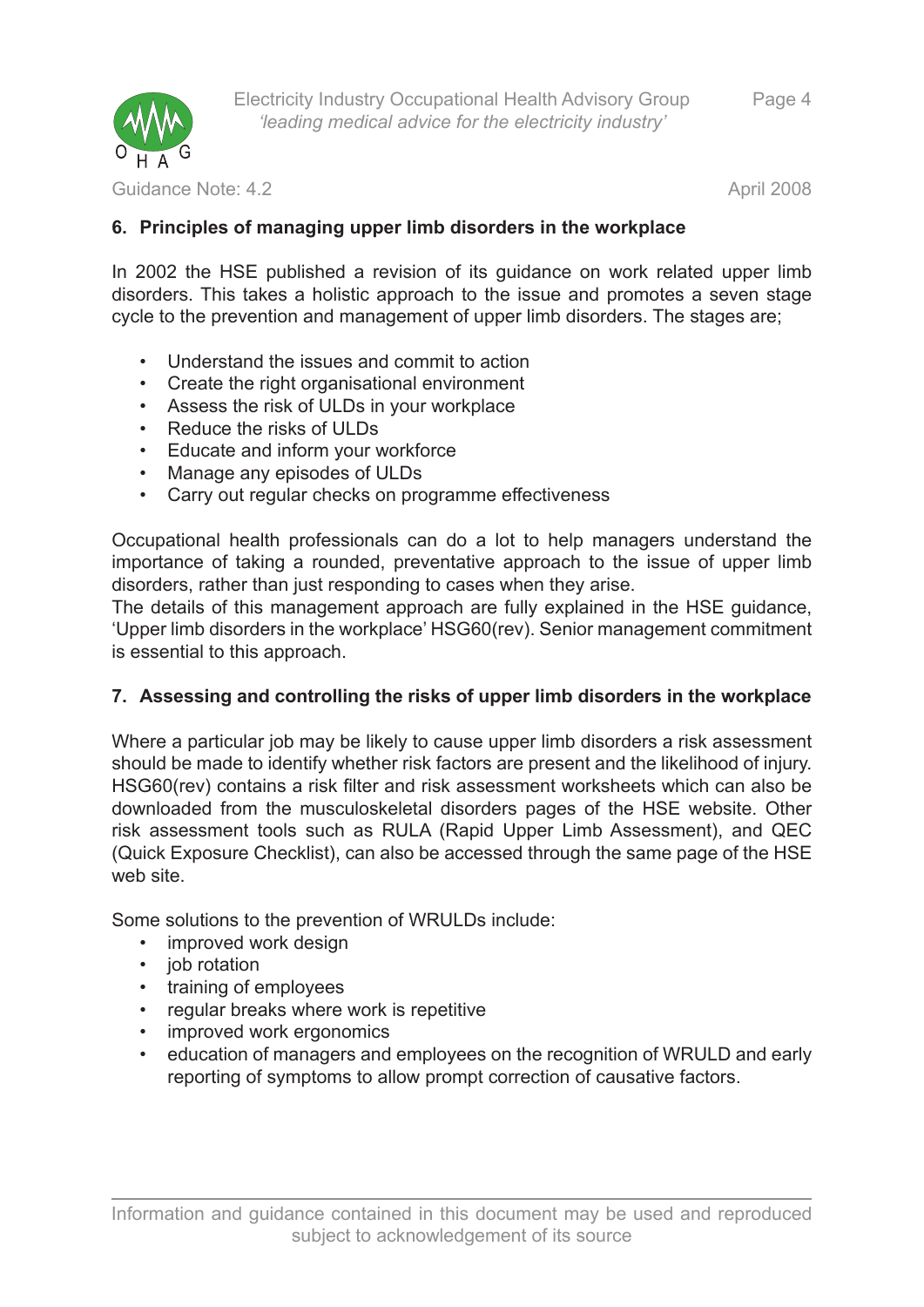

Guidance Note: 4.2 **April 2008 April 2008** 

Page 5

## **Managing any episodes of upper limb disorders 8.**

It is now recognised that early intervention is important in managing any cases of musculoskeletal disorders that may arise at work, whether the individual remains at work or has taken sick leave. In order to catch any symptoms early workers should be told what to look out for, and encouraged to report any concerns to their team leader or directly to occupational health.

A reduction in the demands of the work task may be necessary to allow recovery to progress. The general principles of managing sickness absence are given in the HSE publication HSG 249 and also on the sickness absence page of the HSE web site. Information on measures that some employers have taken to encourage an early return to work in those suffering from musculoskeletal disorders is contained in HSE Research Report 493.

Some upper limb disorders are reportable to the enforcing authority under RIDDOR but, with the exception of carpal tunnel syndrome in vibration exposed workers, these are probably uncommon in the electricity industry. These same conditions attract statutory compensation under the prescribed diseases legislation.

While it is unlikely that any of these conditions will be life-long, some conditions are difficult to treat and may take a considerable period of time to resolve, e.g. frozen shoulder. (This condition is not caused by work but will interfere with work activities.)

Common treatments for upper limb disorders include:

- rest
- support eg, splints •
- anti-inflammatory drugs eg, ibuprofen •
- cortisone injections
- physiotherapy •
- surgery •

Recovery is likely to be facilitated by adjustments to work activities such as reducing the time spent on problematic tasks, as well as modifying the tasks to reduce the force applied and the frequency of operations. Temporary redeployment may be helpful. Recovery may also be influenced by associated psychosocial factors. A risk assessment of the job should be carried if this has not already been done.

With appropriate treatment and adjustment to work activities many upper limb disorders will resolve satisfactorily. If symptoms are persistent, and interfere significantly with day to day activities, the Disability Discrimination Act 1995 may apply, requiring reasonable adjustments to work tasks, which might include permanent redeployment.